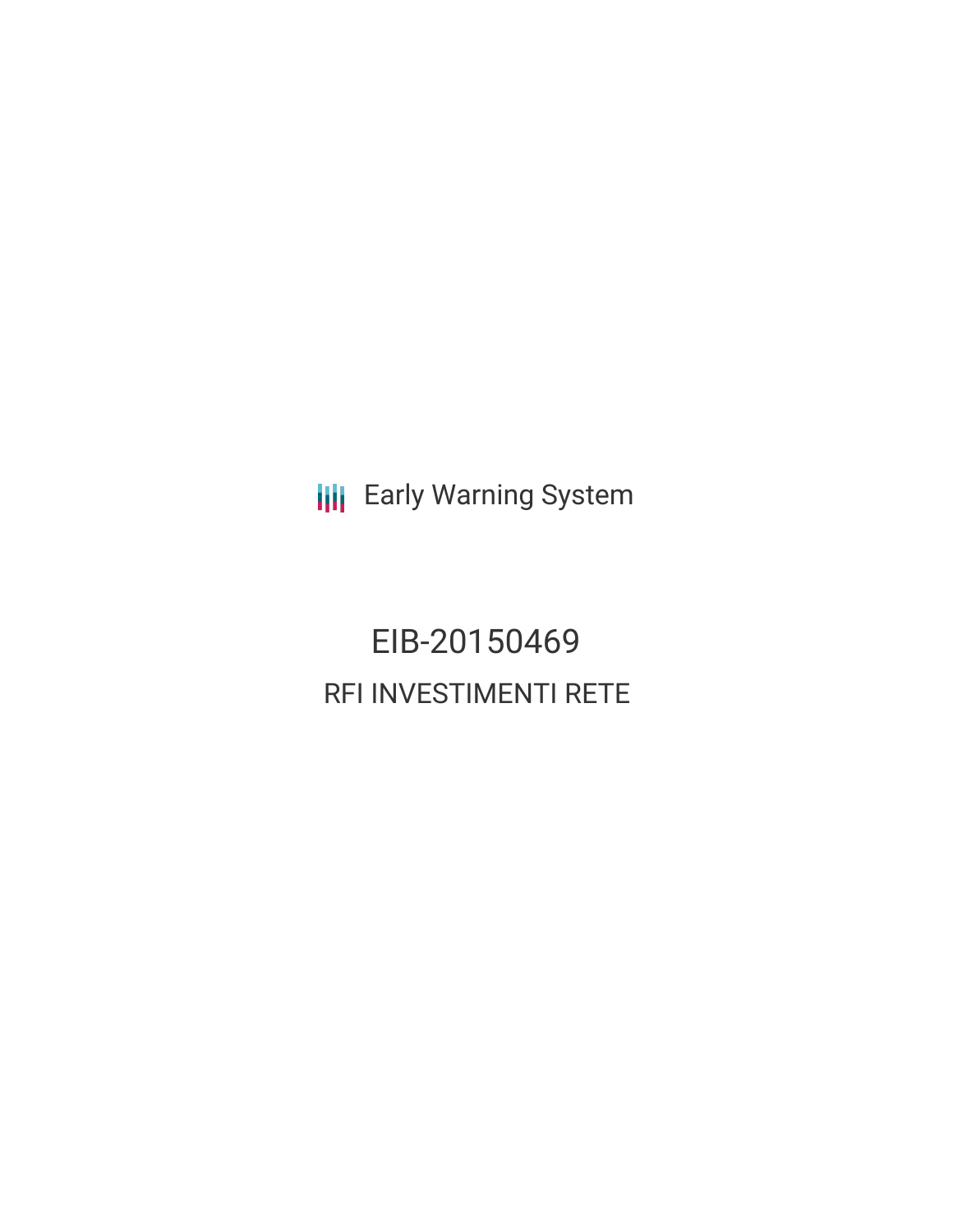# **Quick Facts**

| <b>Countries</b>               | Italy                          |
|--------------------------------|--------------------------------|
| <b>Financial Institutions</b>  | European Investment Bank (EIB) |
| Status                         | Approved                       |
| <b>Bank Risk Rating</b>        | U                              |
| <b>Voting Date</b>             | 2016-10-29                     |
| <b>Borrower</b>                | RETE FERROVIARIA ITALIANA SPA  |
| <b>Sectors</b>                 | Infrastructure, Transport      |
| <b>Investment Amount (USD)</b> | \$1,093.00 million             |
| <b>Project Cost (USD)</b>      | \$2,189.00 million             |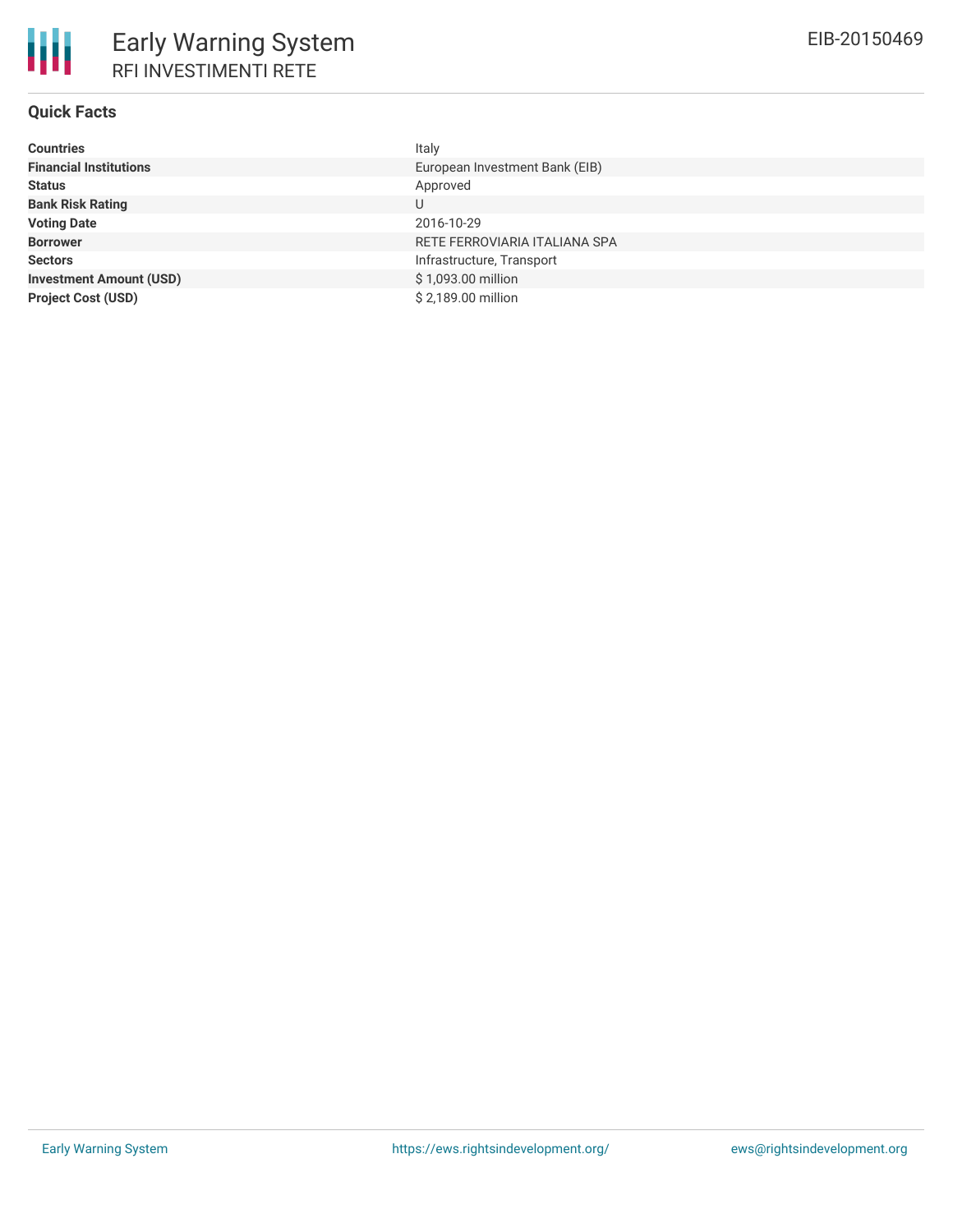

## **Project Description**

According to bank documents, the project will finance about 2,400 railway infrastructure schemes throughout Italy. The schemes are included in the Programme Contract for Investments between the Ministry of Infrastructure and Transport and Rete Ferroviaria Italiana aiming to provide the necessary investments to ensure high safety and performance standards on the Italian railway network. Schemes financed by the Bank will target level crossing protection, tunnel safety, station accessibility, noise and hydrogeological risk mitigation.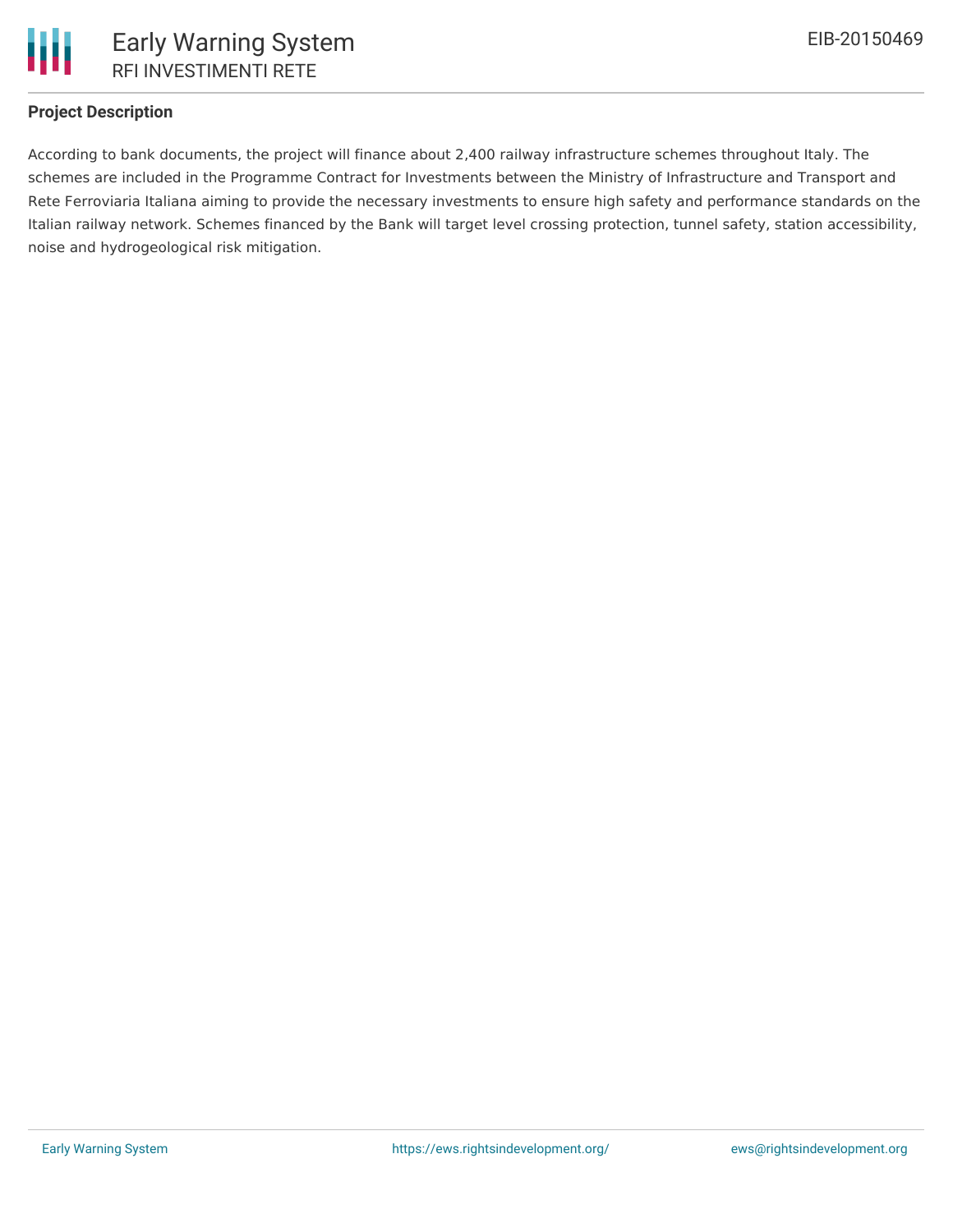## **Investment Description**

冊

European Investment Bank (EIB)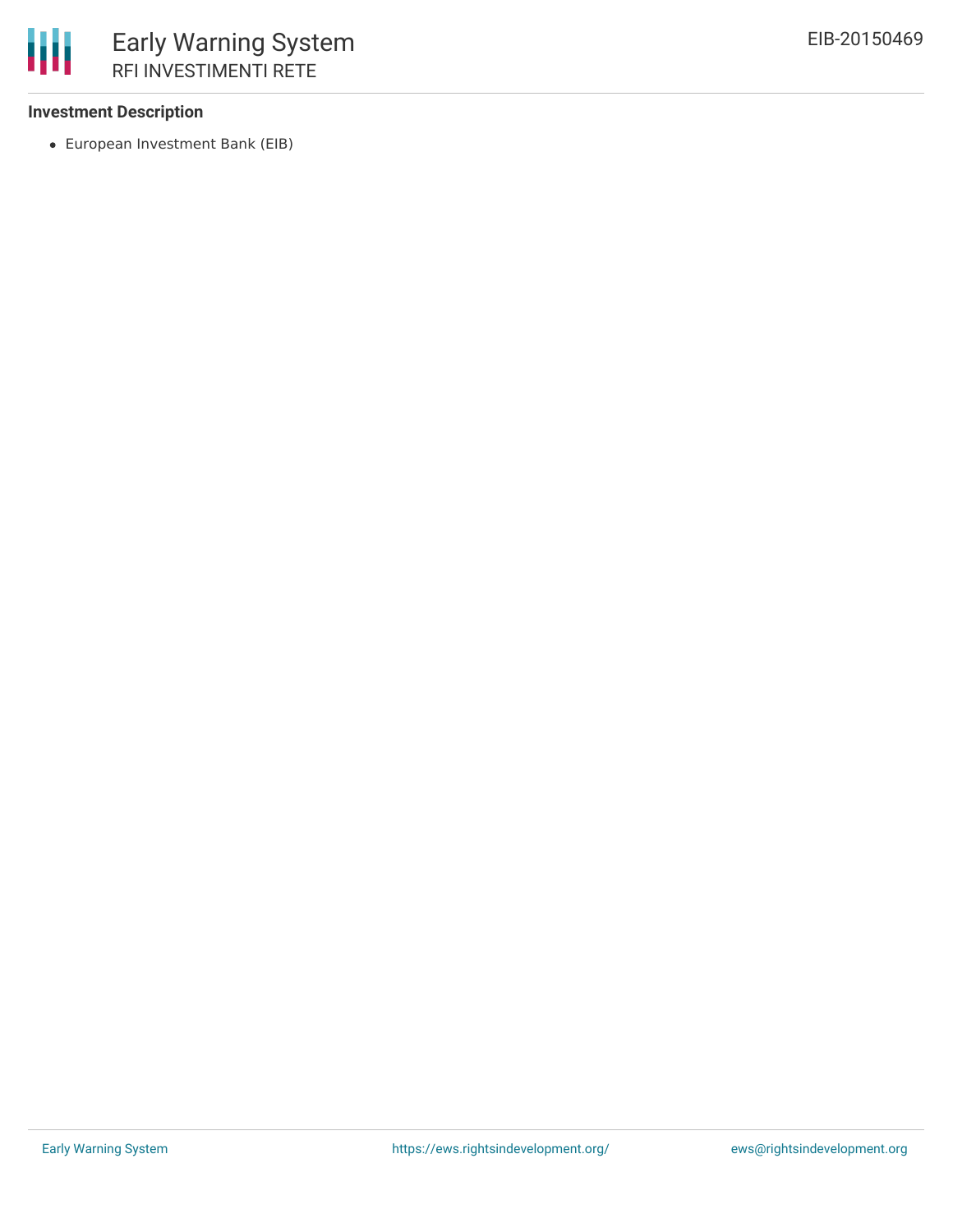### **Contact Information**

### ACCOUNTABILITY MECHANISM OF EIB

The EIB Complaints Mechanism is designed to facilitate and handle complaints against the EIB by individuals, organizations or corporations affected by EIB activities. When exercising the right to lodge a complaint against the EIB, any member of the public has access to a two-tier procedure, one internal - the Complaints Mechanism Office - and one external - the European Ombudsman. A complaint can be lodged via a written communication addressed to the Secretary General of the EIB, via email to the dedicated email address complaints@eib.org, by completing the online complaint form available at the following address: http://www.eib.org/complaints/form, via fax or delivered directly to the EIB Complaints Mechanism Division, any EIB local representation office or any EIB staff. For further details, check: http://www.eib.org/attachments/strategies/complaints\_mechanism\_policy\_en.pdf

When dissatisfied with a complaint to the EIB Complaints Mechanism, citizens can then turn towards the European Ombudsman. A memorandum of Understanding has been signed between the EIB and the European Ombudsman establishes that citizens (even outside of the EU if the Ombudsman finds their complaint justified) can turn towards the Ombudsman on issues related to 'maladministration' by the EIB. Note that before going to the Ombudsman, an attempt must be made to resolve the case by contacting the EIB. In addition, the complaint must be made within two years of the date when the facts on which your complaint is based became known to you. You can write to the Ombudsman in any of the languages of the European Union. Additional details, including filing requirements and complaint forms, are available at: http://www.ombudsman.europa.eu/atyourservice/interactiveguide.faces